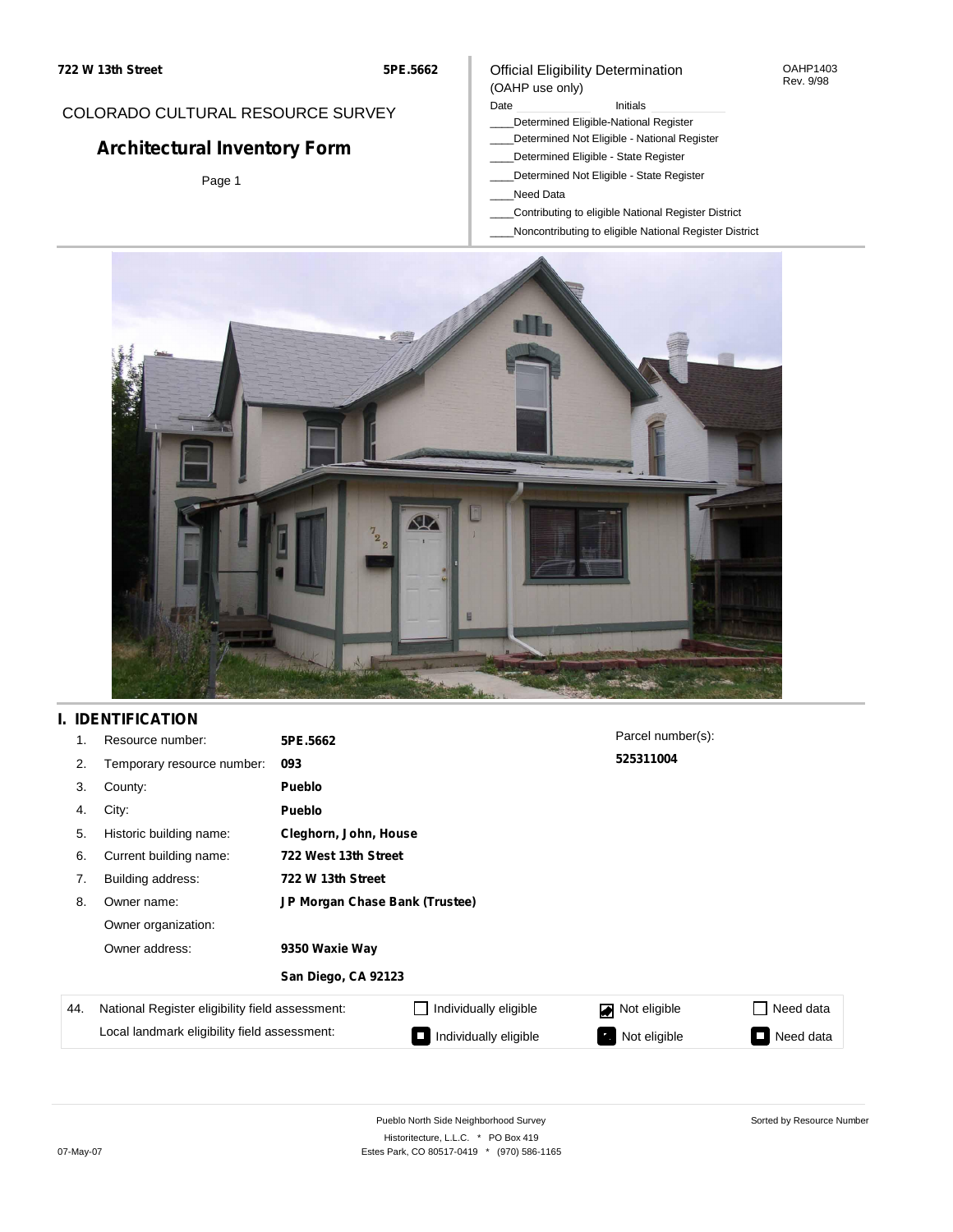Page 2

### **II. GEOGRAPHIC INFORMATION**

| 9.              | P.M.<br>6th            | Township:<br><b>20S</b>                               | 65W<br>Range:             |
|-----------------|------------------------|-------------------------------------------------------|---------------------------|
|                 | 1/4<br>of<br><b>SW</b> | NE .<br>of NE<br>1/4<br>1/4<br><b>SW</b><br>of<br>1/4 | of Section<br>25          |
| 10 <sub>1</sub> | UTM reference zone:    | 13                                                    |                           |
|                 | Easting:               | 533521                                                | Northing:<br>4236602      |
| 11.             | USGS quad name:        | <b>Northeast Pueblo</b>                               | Scale:<br>7.5             |
|                 | Year:                  | 1961 (Photorevised 1970 and<br>1974)                  |                           |
| 12.             | $Lot(s)$ :             | East 40 feet of Lot 4; Block 2                        |                           |
|                 | Addition:              | <b>Craig's Addition</b>                               | Year of addition:<br>1871 |

13. Boundary description and justification:

The boundary, as described above, contains but does not exceed the land historically associated with this property.

Metes and bounds exist:

П

## **III. ARCHITECTURAL DESCRIPTION**

| 14. | Building plan (footprint, shape):    | <b>Irregular Plan</b>                              |                       |
|-----|--------------------------------------|----------------------------------------------------|-----------------------|
|     | Other building plan descriptions:    |                                                    |                       |
| 15. | Dimensions in feet (length x width): | 925 square feet                                    |                       |
| 16. | Number of stories:                   |                                                    |                       |
| 17. | Primary external wall material(s):   | <b>Brick</b><br><b>Wood/Plywood/Particle Board</b> | Other wall materials: |
| 18. | Roof configuration:                  | <b>Gabled Roof/Cross Gabled Roof</b>               |                       |
|     | Other roof configurations:           |                                                    |                       |
| 19. | Primary external roof material:      | <b>Asphalt Roof/Composition Roof</b>               |                       |
|     | Other roof materials:                |                                                    |                       |
| 20. | Special features:                    | Fence                                              |                       |
|     |                                      | <b>Garage/Attached Garage</b>                      |                       |
|     |                                      | Chimney                                            |                       |
|     |                                      | <b>Porch</b>                                       |                       |
|     |                                      | <b>Window/Stained Glass</b>                        |                       |
|     |                                      | <b>Window/Segmental Arch</b>                       |                       |

21. General architectural description:

Oriented to the north, this house rests on a buff-colored, rock-faced sandstone foundation arranged as coursed ashlar. The walls consist of cream-painted brick. Plywood sheets, pressed into a vertical-plank pattern, cover the exterior walls of an **enclosed porch wrapping around the house's northeast corner. The plywood is painted cream, with green-painted** cornerboards. Windows are generally 1-over-1-light, double-hung sash, with white vinyl frames. These windows open between green-painted, rock-faced sandstone sills and segmental arches. The segmental arch above the window opening in the second story of the front (north) elevation, beneath the gable, has a sandstone keystone and springers. Above it, in the gable, is a corbelled pattern of rounded bricks. The enclosed porch hosts 1-beside-1-light, sliding-sash windows, with brown aluminum frames. Near the center of the east elevation's first floor is a stained-glass hopper window. A pair of doorways opens into the porch, on the east side of the north elevation and the south side of the east elevation. Both host 4-panel, metal doors, with fanlights. The door in the north elevation is white, approached by a single concrete step. The door in the east elevation is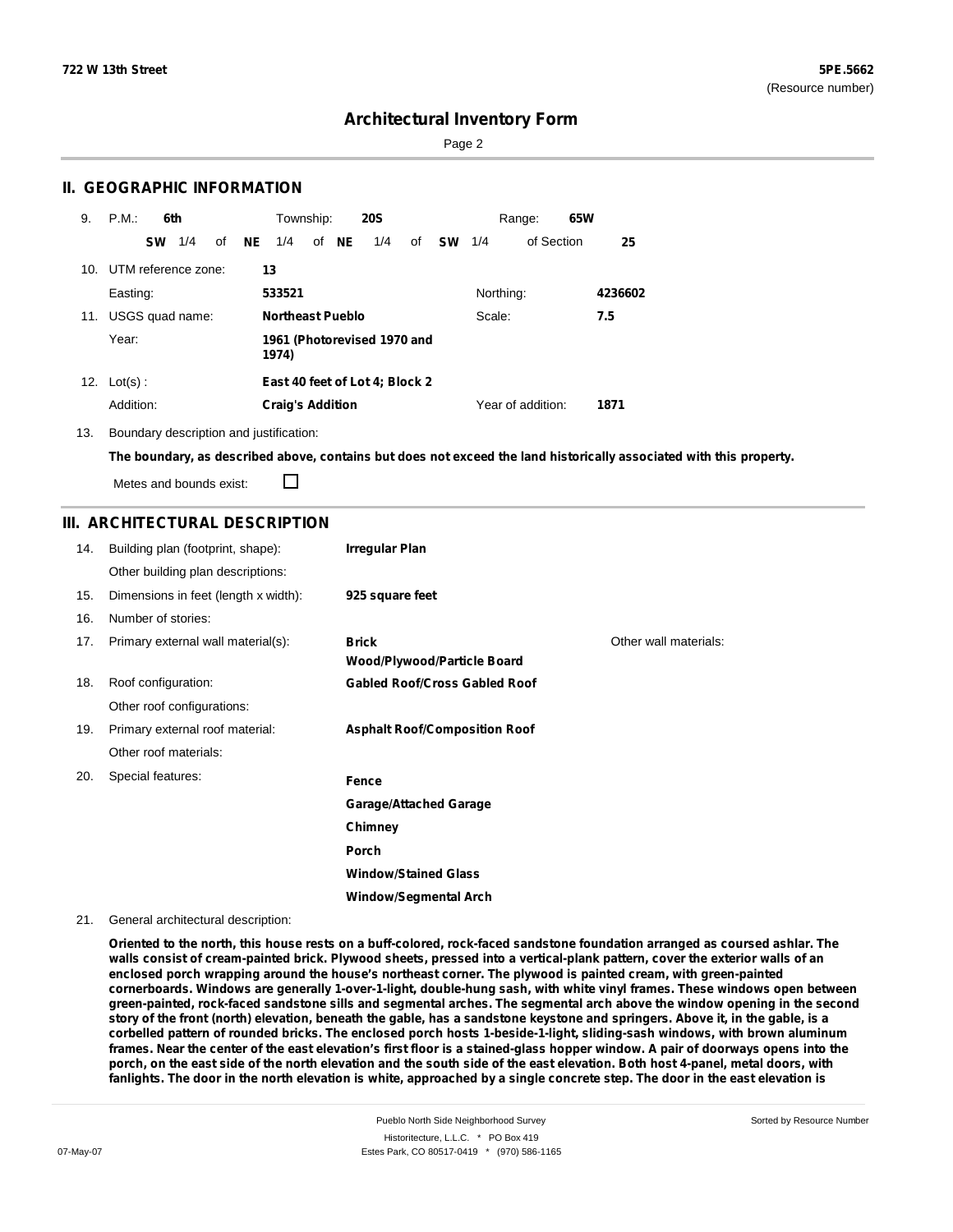Page 3

painted green and is approached by a two-step wood stoop, sheltered beneath a shed roof. Another doorway opens in the north elevation of a gabled wing protruding from the south end of the east elevation. It hosts a 6-panel, white-painted wood door, opening behind a white, aluminum-frame storm door. Approaching it are 2 concrete steps. A doorway opens near the center of the rear (south) elevation. It hosts a 2-panel, 1-light, white-painted metal door, opening behind an aluminum-frame storm door. Approaching it is a small, uncovered wood deck, with simple wood balustrade. A shed-roofed, 1-car garage is attached to the southwest corner of the house. A gravel driveway approaches it from West 13th Street. Dominating its front (south) elevation are paired, three-panel wood doors, painted cream. A 16-panel, white, steel, overhead retractable garage door consumes the rear (south) elevation of the garage. Gray, interlocking asphalt shingles cover the cross-gabled roof, and greenpainted wood soffit and fascia, with protruding cornice, boxes the eaves. A white-painted, corbelled brick chimney protrudes **near the northwest corner of the house and another emerges at the junction of the roof ridges.**

22. Architectural style:

**Late Victorian/Edwardian** 

Other architectural styles:

Building type:

23. Landscape or special setting features:

This property is located on terrain sloping downward from north to south, with an elevation of around 4,700 feet above mean sea level. The neighborhood features modest, one- and two-story houses and commercial buildings. Setbacks from West 13th Street, the busy, principal east-west thoroughfare through this area, are generally the same on this block. This property is situated on the south side of West 13th Street, between 716 West 13th Street to the east and 724 West 13th Street to the west. Gravel covers the strip separating the sidewalk from the street. A planted-grass yard, with mature landscaping, covers the lot. Dominating the back yard is a gravel parking area and driveway to the attached garage. A wood privacy fence delimits the **eastern edge and the eastern half of the southern edge of the property.**

24. Associated buildings, features or objects: **No associated buildings identified.**

#### **IV. ARCHITECTURAL HISTORY**

| 25. | Date of Construction:  | Estimate:     | 1900                             | Actual:                                                                                       |
|-----|------------------------|---------------|----------------------------------|-----------------------------------------------------------------------------------------------|
|     | Source of Information: |               | Co, consulted 1886 through 2003. | Pueblo City Directory. Pueblo, Co.; Salt Lake City; Kansas City, Mo.; and others: R.L. Polk & |
| 26. | Architect:             | unknown       |                                  |                                                                                               |
|     | Source of information: |               |                                  |                                                                                               |
| 27. | Builder:               | unknown       |                                  |                                                                                               |
|     | Source of information: |               |                                  |                                                                                               |
| 28. | Original Owner:        | John Cleghorn |                                  |                                                                                               |
|     | Source of information: |               | Co. consulted 1886 through 2003. | Pueblo City Directory. Pueblo, Co.; Salt Lake City; Kansas City, Mo.; and others: R.L. Polk & |

29. Construction history:

According to Pueblo County Tax Assessor records, this building was constructed in 1900. Sanborn maps and city directories corroborate this date. It was one of four nearly identical and neighboring houses: 722 (5PE.5662), 724 (5PE.5663), 726 (5PE.517.39), and 738 (5PE.517.4) West 13th Street. The attached garage was not an original feature but, based on Sanborn maps, was constructed before 1952. The enclosed front and rear porches, replaced windows, and the paint applied over the original brick exterior wall cladding appear to date to sometime after 1990, based on the building materials.

30. Location: **original** Date of move(s):

#### **V. HISTORICAL ASSOCIATIONS**

| 31. | Original use(s):     | <b>Single Dwelling</b> |
|-----|----------------------|------------------------|
| 32. | Intermediate use(s): | <b>Single Dwelling</b> |
| 33. | Current use(s):      | <b>Single Dwelling</b> |
| 34. | Site type(s):        | <b>Residence</b>       |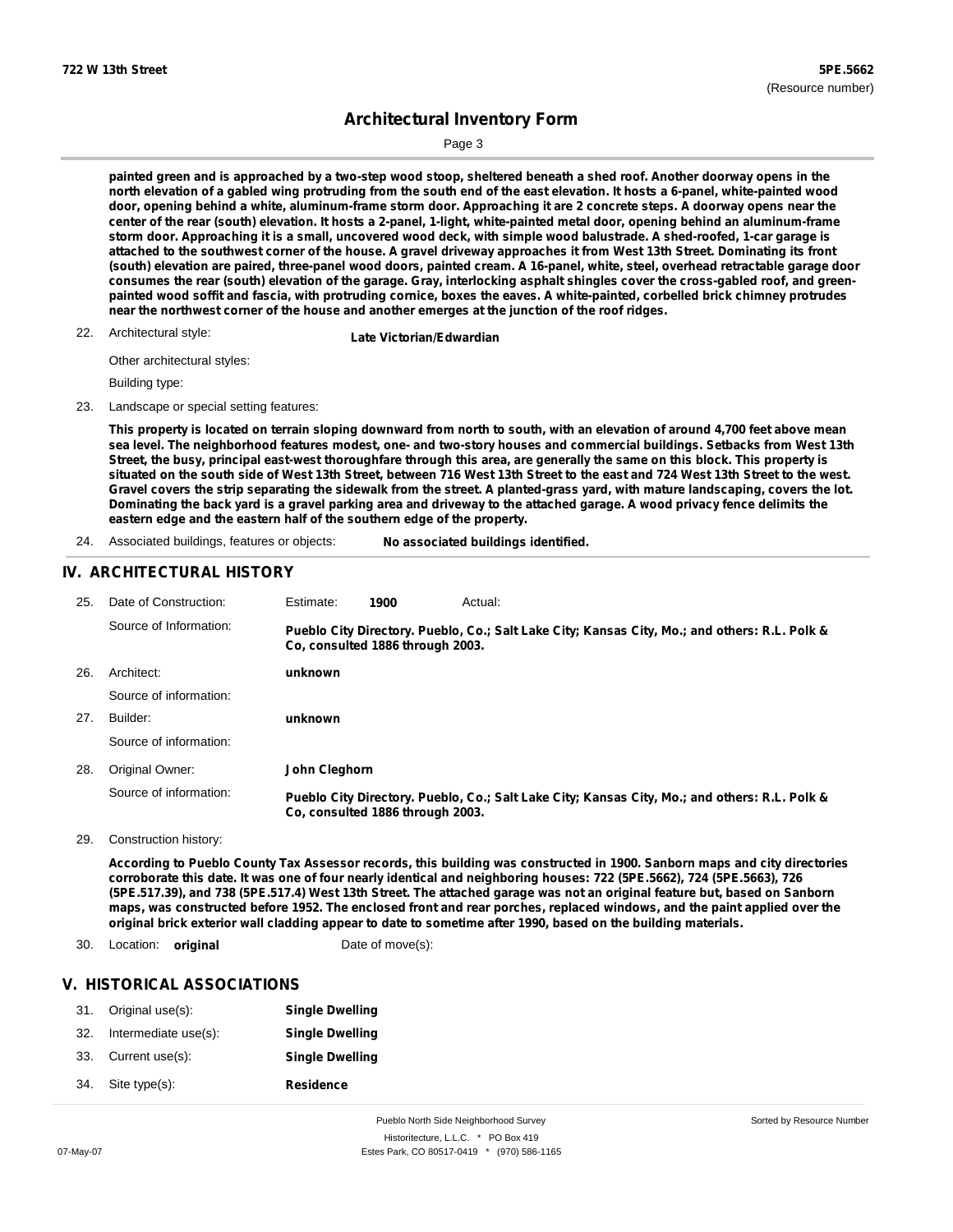Page 4

#### 35. Historical background:

The first owner and resident of this house, constructed around 1900, was John Cleghorn, founder and president of John Cleghorn & Company, a grocer and seed distributor. He was born in Canada in May 1852. He married his wife, Anna M., around 1882. She was born in Illinois in January 1863. They had at least three children: Willard V., Miriam A., and Madeline G. They resided here with a domestic servant, who in 1900 was Mesia Jones, and remained at this address until prior to 1909.

The owner and resident from around 1909 through 1919 was James Wimmer, vice president of the S.C. Gallup Saddlery Company. From around 1925 through 1935, the resident and owner was Aldred B. Shurtz. The residents in 1940 were Cecil W. **Calhoun, Thomas V. Latta, and George Drake.**

Melvin L. Shafer purchased the property around 1945 and resided here through 1950. He served in the U.S. Army in France during World War I and came to Pueblo in 1931. Shafer's wife was Florence B. Shafer, and he had two children, Carol Morse **and Frederick Baker. Melvin Shafer died on October 10, 1986.**

In 1955, the resident was Francis Forsythe, followed by Lela A. Jones and Fannie Dawson in 1960. Myrtyl M. Jackson purchased the property prior to 1981, when she transferred it to John M. Jackson. Elden W. Burchard acquired the house and lot in 1991, selling it to Todd S. Levine in 1996. In 1999, Levine sold the property to Thomas Moriarty. J.P. Morgan Chase Bank, the current **owner, obtained the house and lot in 2004.**

#### Sources of information: 36.

**Pueblo County Office of Tax Assessor. Property information card [internet].**

**Pueblo City Directory. Pueblo, Co.; Salt Lake City; Kansas City, Mo.; and others: R.L. Polk & Co, consulted 1886 through 2003.**

**Sanborn Fire Insurance Maps (for Pueblo, Colorado). New York: Sanborn Map and Publishing Co., 1883, 1886, 1889, 1893, 1904-05, 1904-51, and 1904-52.**

**U.S. Census of 1900. Precinct 3, Pueblo, Pueblo County, Colorado. Series T623, roll 128, p. 12.**

**"Melvin L. Shafer" [obituary]. Pueblo Chieftain, 10 October 1987, p. 7D.**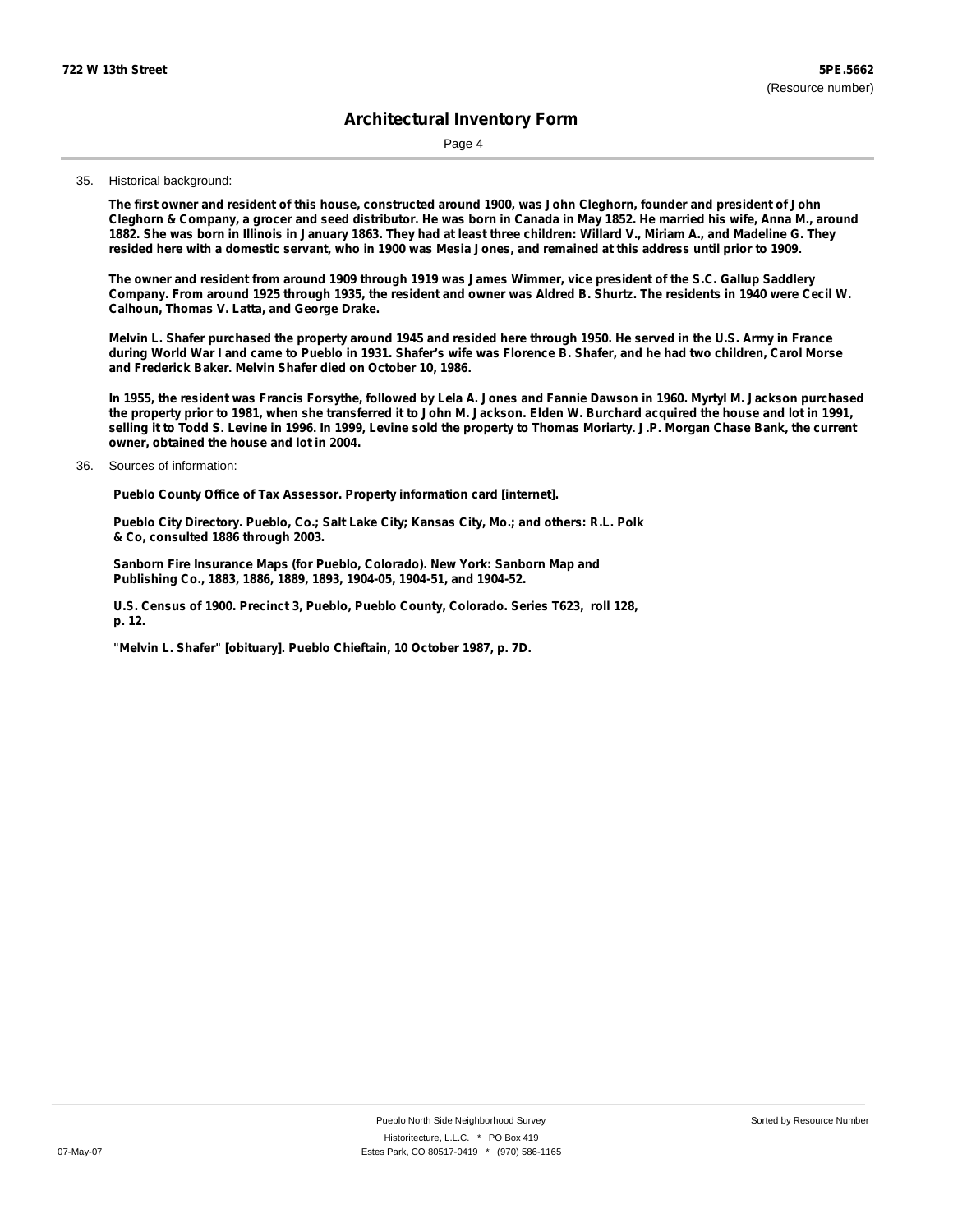۰

Sorted by Resource Number

# **Architectural Inventory Form**

Page 5

|     | <b>VI. SIGNIFICANCE</b>                                                                                                                                                                                                                                                                                                                                                                                                                                                               |  |  |  |  |
|-----|---------------------------------------------------------------------------------------------------------------------------------------------------------------------------------------------------------------------------------------------------------------------------------------------------------------------------------------------------------------------------------------------------------------------------------------------------------------------------------------|--|--|--|--|
| 37. | Local landmark designation:<br>Yes $\Box$<br>No.                                                                                                                                                                                                                                                                                                                                                                                                                                      |  |  |  |  |
|     | Designation authority:                                                                                                                                                                                                                                                                                                                                                                                                                                                                |  |  |  |  |
|     | Date of designation:                                                                                                                                                                                                                                                                                                                                                                                                                                                                  |  |  |  |  |
| 38. | Applicable National Register criteria:                                                                                                                                                                                                                                                                                                                                                                                                                                                |  |  |  |  |
|     | A. Associated with events that have made a significant contribution to the broad pattern of our history.<br>l.<br>B. Associated with the lives of persons significant in our past.<br>$\Box$<br>C. Embodies the distinctive characteristics of a type, period, or method of construction, or represents the work<br>◙<br>of a master, or that possess high artistic values, or represents a significant and distinguished entity whose<br>components may lack individual distinction. |  |  |  |  |
|     | D. Has yielded, or may be likely to yield, information important in history or prehistory.<br>Qualifies under Criteria Considerations A through G (see manual).                                                                                                                                                                                                                                                                                                                       |  |  |  |  |
|     | Does not meet any of the above National Register criteria.                                                                                                                                                                                                                                                                                                                                                                                                                            |  |  |  |  |
|     | <b>Pueblo Standards for Designation:</b>                                                                                                                                                                                                                                                                                                                                                                                                                                              |  |  |  |  |
|     | 1a. History                                                                                                                                                                                                                                                                                                                                                                                                                                                                           |  |  |  |  |
|     | Have direct association with the historical development of the city, state, or nation; or                                                                                                                                                                                                                                                                                                                                                                                             |  |  |  |  |
|     | <u>1b. History</u><br>Be the site of a significant historic event; or<br>$\mathcal{L}_{\mathcal{A}}$                                                                                                                                                                                                                                                                                                                                                                                  |  |  |  |  |
|     | 1c. History<br>Have direct and substantial association with a person or group of persons who had influence on society.<br>$\blacksquare$                                                                                                                                                                                                                                                                                                                                              |  |  |  |  |
|     | 2a. Architecture<br>Embody distinguishing characteristics of an architectural style or type; or<br>$\overline{\phantom{a}}$                                                                                                                                                                                                                                                                                                                                                           |  |  |  |  |
|     | 2b. Architecture                                                                                                                                                                                                                                                                                                                                                                                                                                                                      |  |  |  |  |
|     | Be a significant example of the work of a recognized architect or master builder, or<br>$\sim$                                                                                                                                                                                                                                                                                                                                                                                        |  |  |  |  |
|     | 2c. Architecture<br>Contain elements of architectural design, engineering, materials, craftsmanship, or artistic merit which represent a<br>О<br>significant or influential innovation;                                                                                                                                                                                                                                                                                               |  |  |  |  |
|     | 2d. Architecture                                                                                                                                                                                                                                                                                                                                                                                                                                                                      |  |  |  |  |
|     | Portray the environment of a group of people or physical development of an area of the city in an era of history<br>$\Box$<br>characterized by a distinctive architectural style.                                                                                                                                                                                                                                                                                                     |  |  |  |  |
|     | 3a. Geography                                                                                                                                                                                                                                                                                                                                                                                                                                                                         |  |  |  |  |
|     | Have a prominent location or be an established, familiar, and orienting visual feature of the contemporary city, or                                                                                                                                                                                                                                                                                                                                                                   |  |  |  |  |
|     | 3b. Geography<br>Promote understanding and appreciation of Pueblo's environment by means of distinctive physical characteristics<br>or rarity; or                                                                                                                                                                                                                                                                                                                                     |  |  |  |  |
|     | 3c. Geography<br>Make a special contribution to Pueblo's distinctive character.<br>$\sim$                                                                                                                                                                                                                                                                                                                                                                                             |  |  |  |  |
|     | Not Applicable                                                                                                                                                                                                                                                                                                                                                                                                                                                                        |  |  |  |  |
|     | Does not meet any of the above Pueblo landmark criteria.<br>$\overline{\phantom{a}}$                                                                                                                                                                                                                                                                                                                                                                                                  |  |  |  |  |
| 39. | Area(s) of Significance:<br><b>Architecture</b>                                                                                                                                                                                                                                                                                                                                                                                                                                       |  |  |  |  |
| 40. | Period of Significance:<br>ca. 1900                                                                                                                                                                                                                                                                                                                                                                                                                                                   |  |  |  |  |
| 41. | National:<br>Level of significance:<br>State<br>Local<br>П<br>м.                                                                                                                                                                                                                                                                                                                                                                                                                      |  |  |  |  |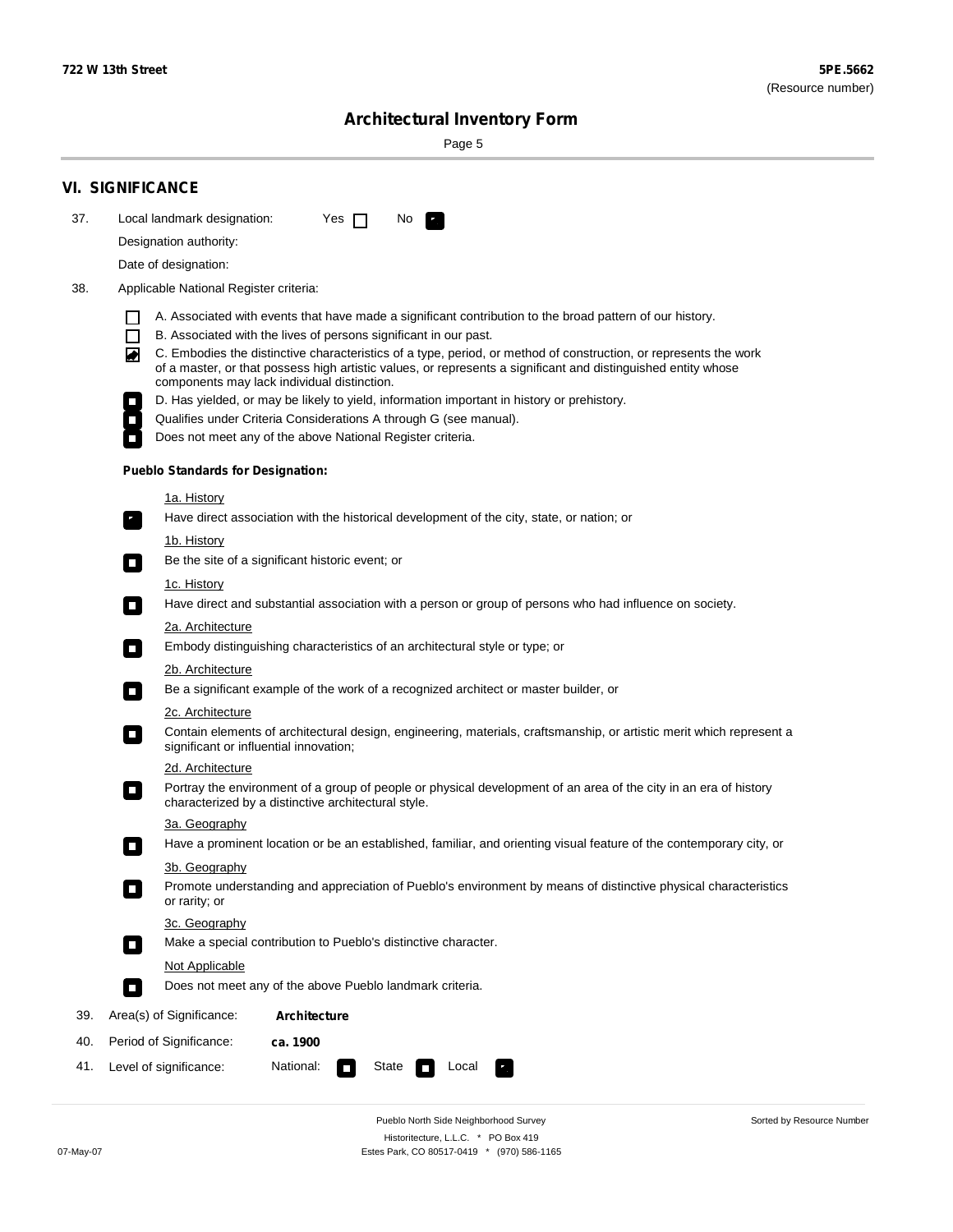Page 6

#### 42. Statement of significance:

This property is historically significant under Pueblo Local Landmark criterion 1A for its association with the development of **Pueblo's North Side Neighborhood, when more architecturally sophisticated buildings joined the smaller, plainer dwellings** originally constructed here. It is also associated with Pueblo's professional, entrepreneurial middle class, which largely settled in the neighborhood. As well, the house is architecturally significant under National Register criterion C (local landmark criterion 2A) as an example of the Edwardian style. However, the levels of architectural and historical significance, combined with physical integrity, are not to the extent that this property would qualify for individual listing in the National Register of Historic Places, the Colorado State Register of Historic Properties, or as a City of Pueblo Landmark. It is, **nonetheless, a contributing resource within any potential historic district.**

43. Assessment of historic physical integrity related to significance:

Constructed around 1900, this house exhibits a moderate level of physical integrity relative to the seven aspects of integrity as defined by the National Park Service and the Colorado Historical Society: location, setting, design, materials, workmanship, feeling, and association. Enclosed porches, replaced window, and a newer exterior wall cladding have all removed some character-defining features. Nonetheless, this house still retains its basic form and other architectural features **typical to the style.**

#### **VII. NATIONAL REGISTER ELIGIBILITY ASSESSMENT**

44. National Register eligibility field assessment: Local landmark eligibility field assessment:

**Individually eligible Not eligible** Not eligible **Need data** No m

**Individually eligible Not eligible** Not eligible **Need data** 

 $No$   $\neg$   $N/A$ 

 $N/A$ 

No



45. Is there National Register district potential? Yes

**Pueblo's North Side Neighborhood represents the evolution of the city's professional middle and upper classes. Its diversity of architectural styles and forms directly represents the city's changing economic and cultural climates. As well, the neighborhood is distinctive because it appears to have evolved independently of the area's dominant industry, steel manufacturing.** Discuss:

> Yes Yes

If there is National Register district potential, is this building contributing:

If the building is in existing National Register district, is it contributing: 46.

### **VIII. RECORDING INFORMATION**

| 47. | Photograph numbers): | <b>CD-ROM Photo Disc: North Side Photos</b><br>File Name(s): 13thstw722                                                       |
|-----|----------------------|-------------------------------------------------------------------------------------------------------------------------------|
|     | Negatives filed at:  | <b>Special Collections</b><br><b>Robert Hoag Rawlings Public Library</b><br>100 East Abriendo Avenue<br>Pueblo, CO 81004-4290 |
| 48. | Report title:        | <b>Pueblo North Side Neighborhood Survey</b>                                                                                  |
| 49. | $Date(s)$ :          | 06/28/05                                                                                                                      |
| 50. | Recorder(s):         | <b>Adam Thomas</b>                                                                                                            |
| 51. | Organization:        | Historitecture, L.L.C.                                                                                                        |
| 52. | Address:             | <b>PO Box 419</b>                                                                                                             |
|     |                      | Estes Park, CO 80517-0419                                                                                                     |
| 53. | Phone number(s):     | (970) 586-1165                                                                                                                |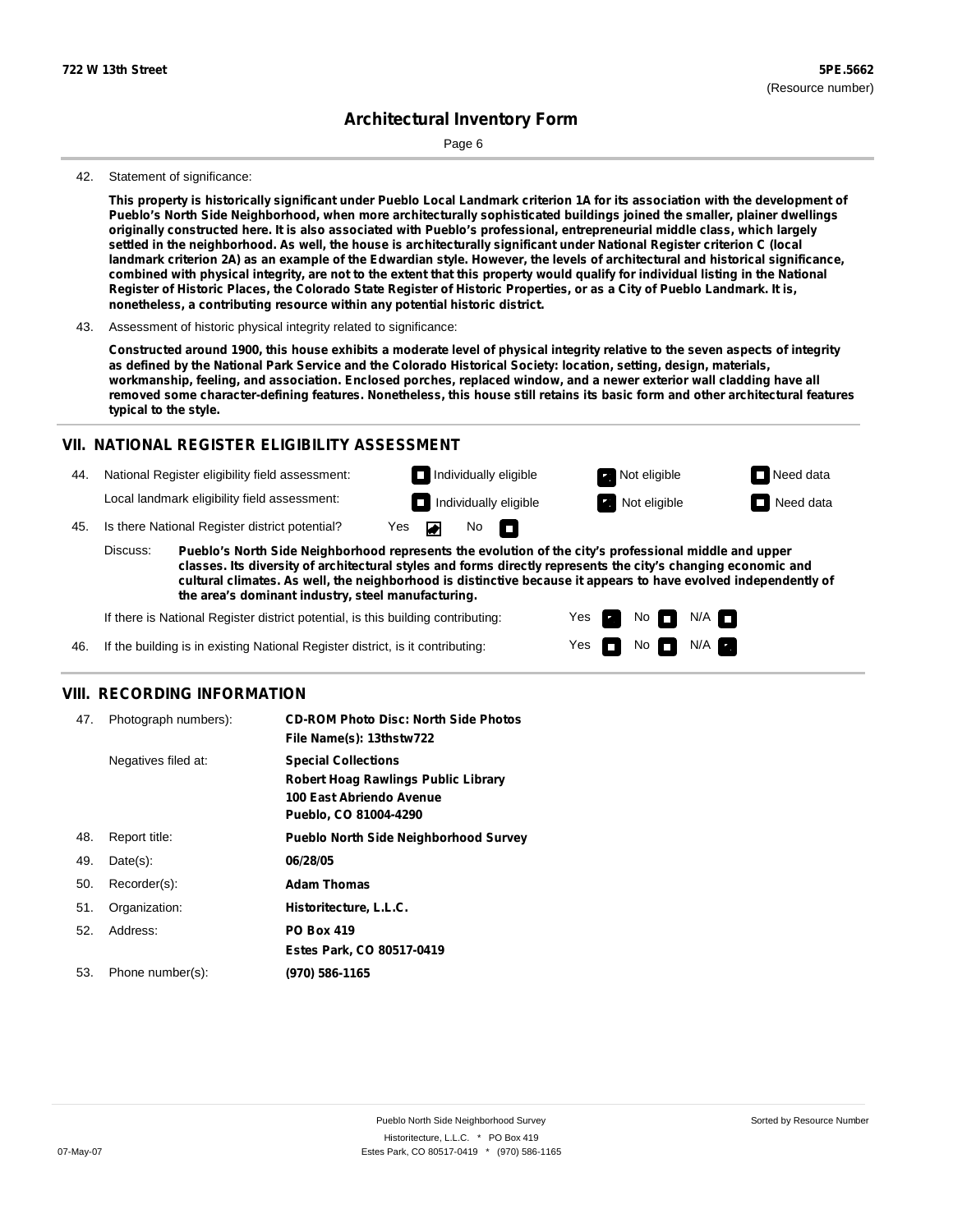Page 7